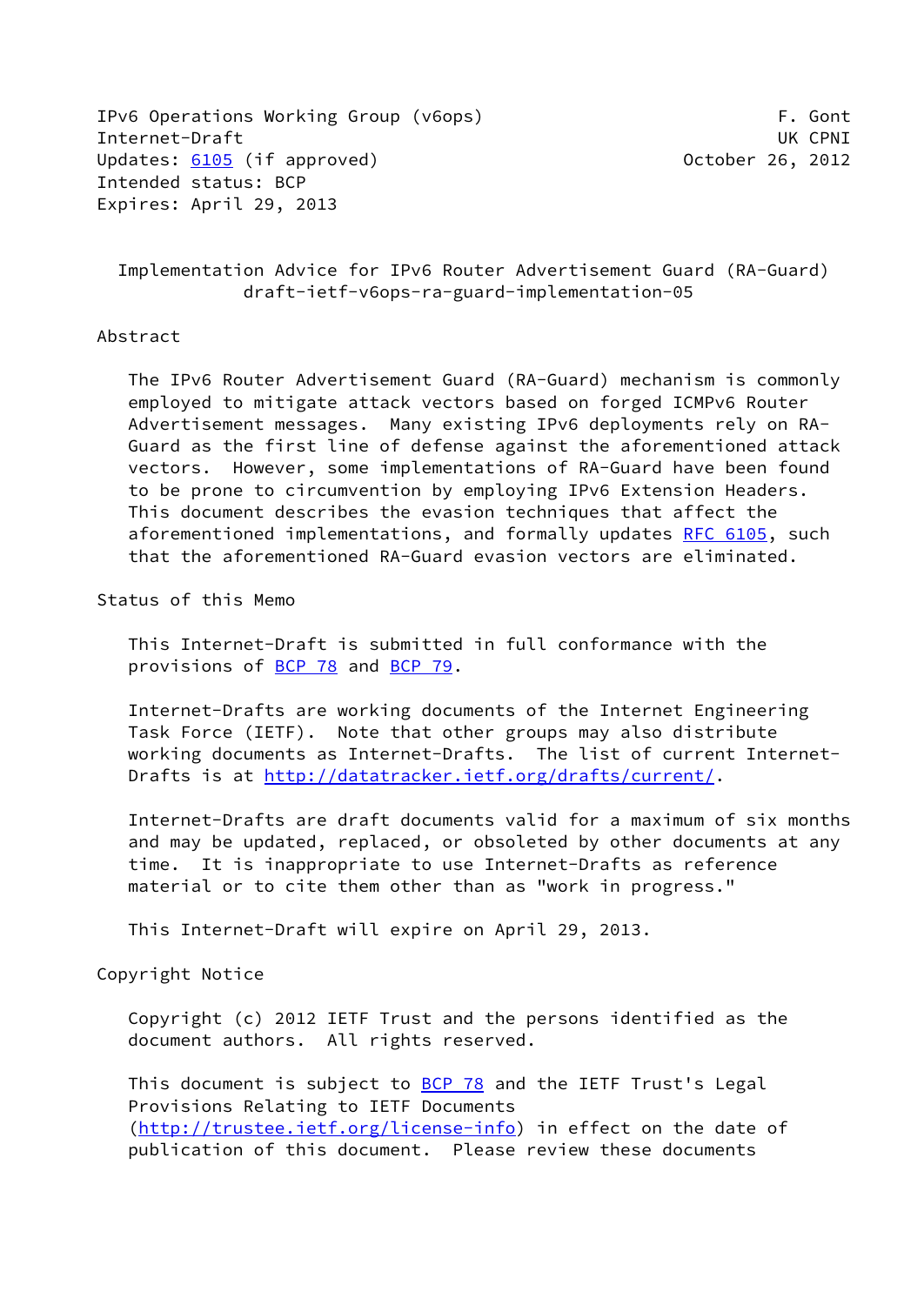Internet-Draft RA-Guard Implementation Advice October 2012

 carefully, as they describe your rights and restrictions with respect to this document. Code Components extracted from this document must include Simplified BSD License text as described in Section 4.e of the Trust Legal Provisions and are provided without warranty as described in the Simplified BSD License.

## Table of Contents

| Evasion techniques for some Router Advertisement Guard (RA<br>2.                              |  |  |  |
|-----------------------------------------------------------------------------------------------|--|--|--|
|                                                                                               |  |  |  |
| 2.1. Attack Vector based on IPv6 Extension Headers 4                                          |  |  |  |
| 2.2. Attack vector based on IPv6 fragmentation $\frac{4}{5}$                                  |  |  |  |
| RA-Guard implementation advice $\cdots$ 8<br>3.                                               |  |  |  |
| 4.                                                                                            |  |  |  |
| 5.                                                                                            |  |  |  |
| Security Considerations $\ldots \ldots \ldots \ldots \ldots \ldots \ldots \frac{13}{2}$<br>6. |  |  |  |
| 7.                                                                                            |  |  |  |
| 8.                                                                                            |  |  |  |
| 8.1. Normative References 15                                                                  |  |  |  |
| 8.2. Informative References 15                                                                |  |  |  |
| Appendix A. Assessment tools 17                                                               |  |  |  |
| Appendix B. Advice and guidance to vendors $\ldots$ 18                                        |  |  |  |
|                                                                                               |  |  |  |
|                                                                                               |  |  |  |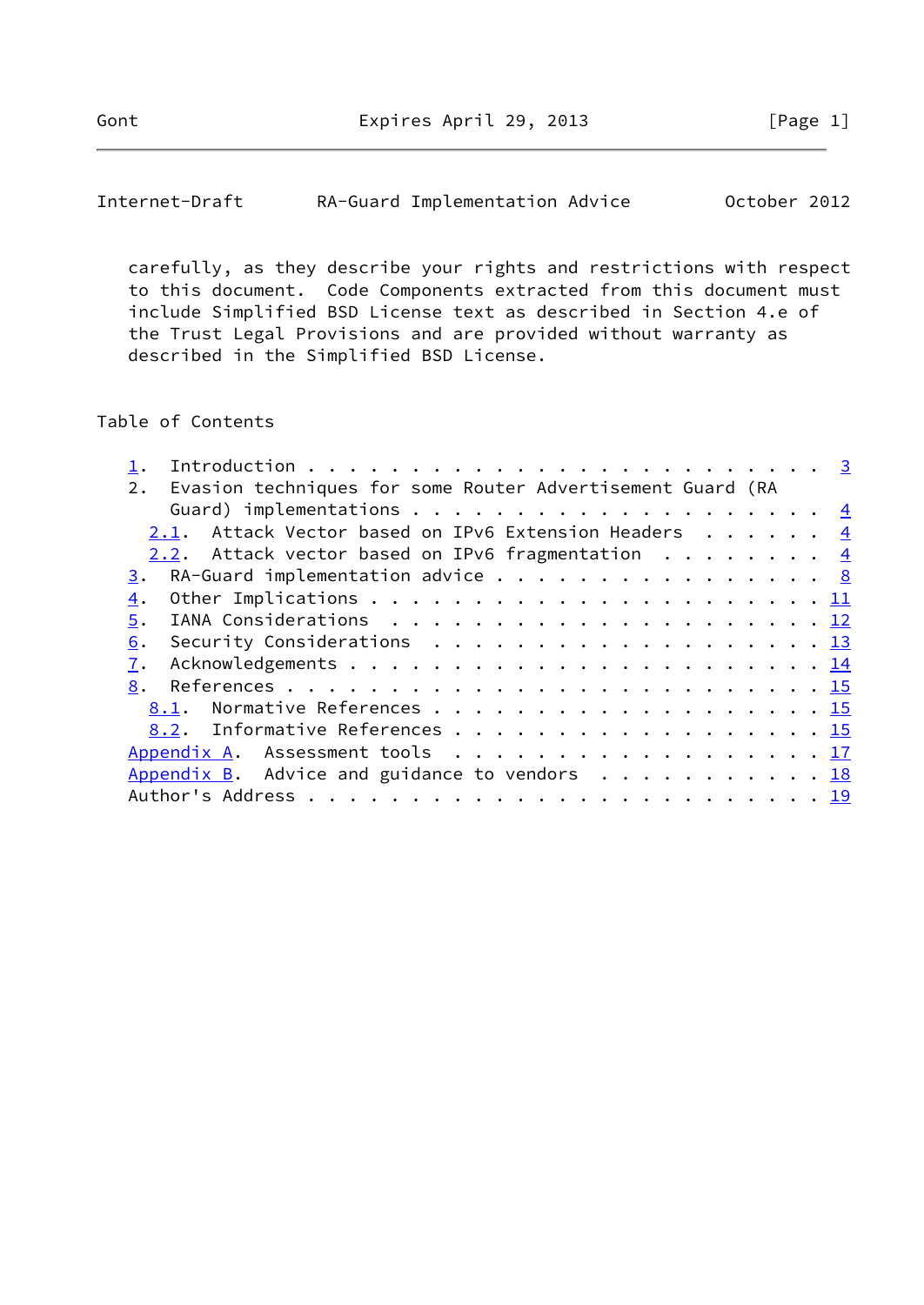Gont Expires April 29, 2013 [Page 2]

<span id="page-2-1"></span>Internet-Draft RA-Guard Implementation Advice October 2012

## <span id="page-2-0"></span>[1](#page-2-0). Introduction

 IPv6 Router Advertisement Guard (RA-Guard) is a mitigation technique for attack vectors based on ICMPv6 Router Advertisement messages. [\[RFC6104](https://datatracker.ietf.org/doc/pdf/rfc6104)] describes the problem statement of "Rogue IPv6 Router Advertisements", and [\[RFC6105](https://datatracker.ietf.org/doc/pdf/rfc6105)] specifies the "IPv6 Router Advertisement Guard" functionality.

 The concept behind RA-Guard is that a layer-2 device filters ICMPv6 Router Advertisement messages, according to a number of different criteria. The most basic filtering criterion is that Router Advertisement messages are discarded by the layer-2 device unless they are received on a specified port of the layer-2 device. Clearly, the effectiveness of the RA Guard mitigation relies on the ability of the layer-2 device to identify ICMPv6 Router Advertisement messages.

 Some popular RA-Guard implementations have been found to be easy to circumvent by employing IPv6 extension headers [\[CPNI-IPv6](#page-17-0)]. This document describes such evasion techniques, and provides advice to RA-Guard implementers such that the aforementioned evasion vectors can be eliminated.

 It should be noted that the aforementioned techniques could also be exploited to evade network monitoring tools such as [NDPMon](#page-17-1) [NDPMon], ramond [\[ramond](#page-17-2)], and rafixd [\[rafixd](#page-17-3)], and could probably be exploited to perform stealth DHCPv6 attacks.

 The key words "MUST", "MUST NOT", "REQUIRED", "SHALL", "SHALL NOT", "SHOULD", "SHOULD NOT", "RECOMMENDED", "MAY", and "OPTIONAL" in this document are to be interpreted as described in [RFC 2119 \[RFC2119](https://datatracker.ietf.org/doc/pdf/rfc2119)].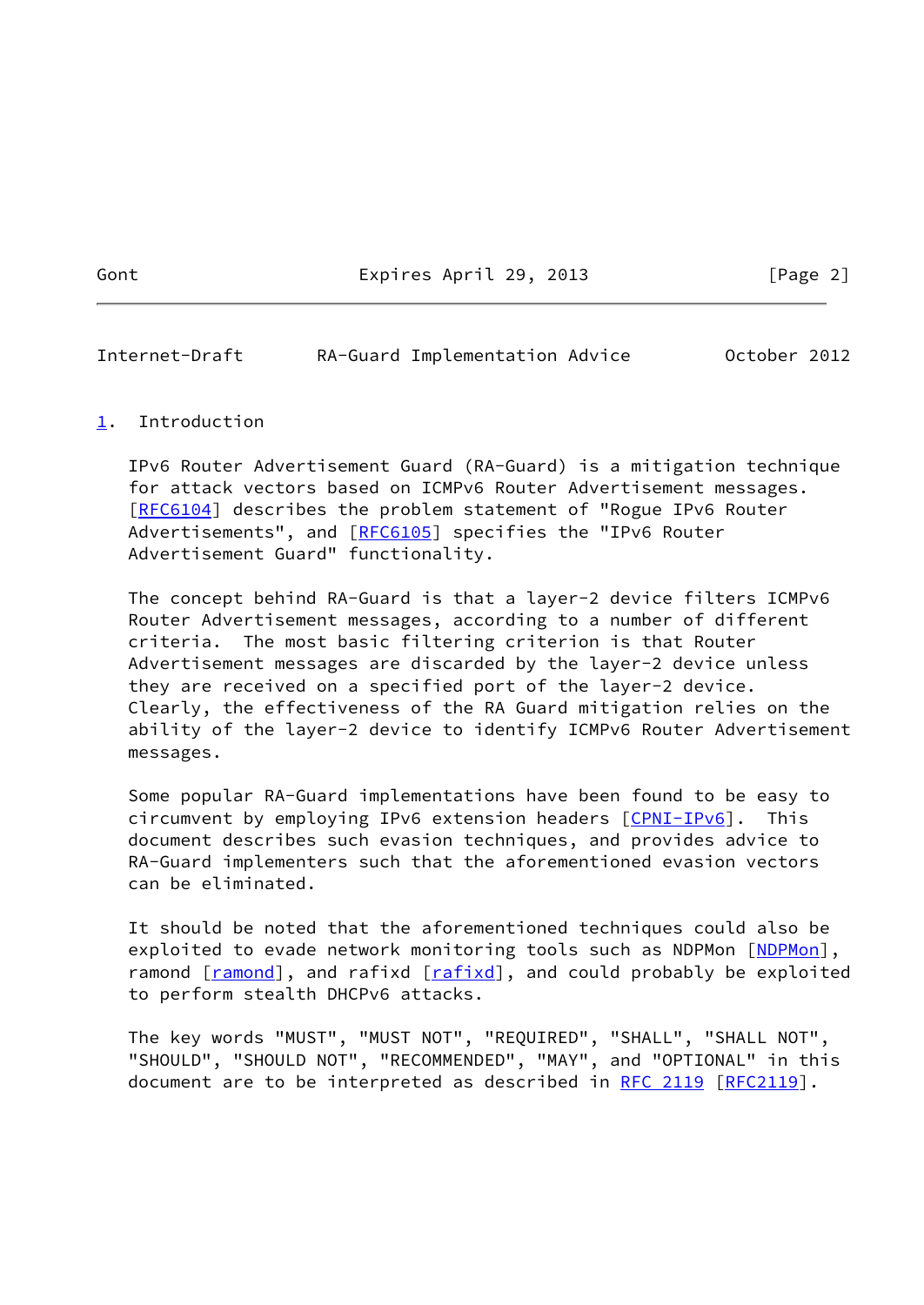Gont **Expires April 29, 2013** [Page 3]

<span id="page-3-0"></span>Internet-Draft RA-Guard Implementation Advice October 2012

<span id="page-3-2"></span>[2](#page-3-2). Evasion techniques for some Router Advertisement Guard (RA Guard) implementations

 The following subsections describe two different vectors that have been found to be effective for the evasion of popular implementations of the RA-Guard protection. [Section 2.1](#page-3-1) describes an attack vector based on the use of IPv6 Extension Headers with the ICMPv6 Router Advertisement messages, which may be used to circumvent the RA-Guard protection of those implementations that fail to process an entire IPv6 header chain when trying to identify the ICMPv6 Router Advertisement messages. [Section 2.2](#page-4-0) describes an attack method based on the use of IPv6 fragmentation, possibly in conjunction with the use of IPv6 Extension Headers. This later vector has been found to be effective with all existing implementations of the RA-Guard mechanism.

<span id="page-3-1"></span>[2.1](#page-3-1). Attack Vector based on IPv6 Extension Headers

 While there is currently no legitimate use for IPv6 Extension Headers in ICMPv6 Router Advertisement messages, Neighbor Discovery implementations allow the use of Extension Headers with these messages, by simply ignoring the received options. Some RA-Guard implementations try to identify ICMPv6 Router Advertisement messages by simply looking at the "Next Header" field of the fixed IPv6 header, rather than following the entire header chain. As a result, such implementations fail to identify any ICMPv6 Router Advertisement messages that include any Extension Headers (for example, a Hop by Hop Options header, a Destination Options Header, etc.), and can be easily circumvented.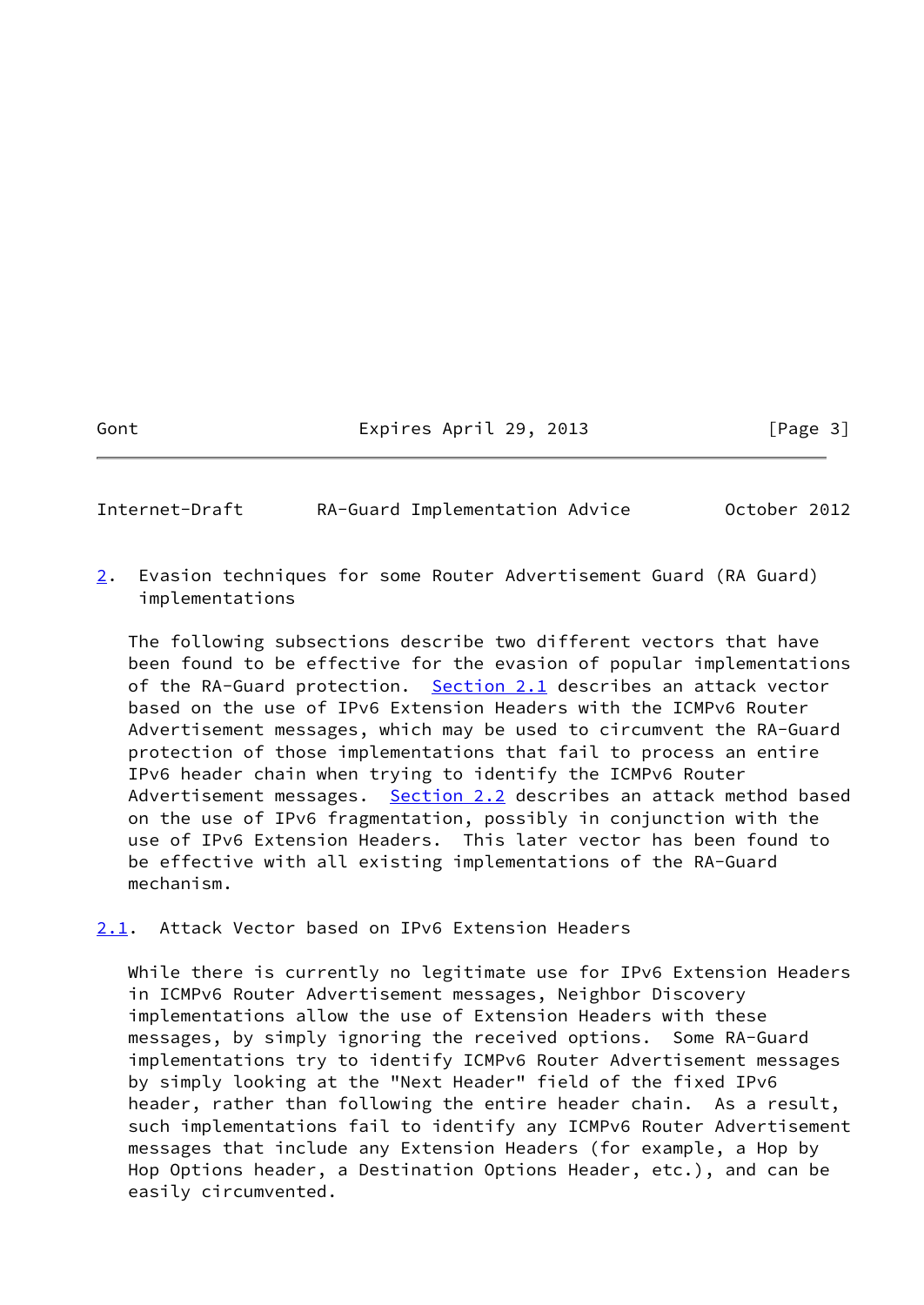The following figure illustrates the structure of ICMPv6 Router Advertisement messages that implement this evasion technique:

 +-+-+-+-+-+-+-+-+-+-+-+-+-+-+-+-+-+-+-+-+-+-+-+-+-+-+-+-+-+-+-+ |NH=60| |NH=58| | +-+-+-+ +-+-+-+ + + | IPv6 header | Dst Opt Hdr | ICMPv6 Router Advertisement  $+$  +  $+$  +  $+$  +  $+$  +  $+$  +  $+$  +  $+$  +  $+$  +  $+$  +  $+$  +  $+$  +  $+$  +  $+$  +  $+$  +  $+$  +  $+$  +  $+$  +  $+$  +  $+$  +  $+$  +  $+$  +  $+$  +  $+$  +  $+$  +  $+$  +  $+$  +  $+$  +  $+$  +  $+$  +  $+$  +  $+$  +  $+$  +  $+$  +  $+$  +  $+$  +  $+$  +  $+$  + | | | | +-+-+-+-+-+-+-+-+-+-+-+-+-+-+-+-+-+-+-+-+-+-+-+-+-+-+-+-+-+-+-+

<span id="page-4-0"></span>[2.2](#page-4-0). Attack vector based on IPv6 fragmentation

 This section presents a different attack vector, which has been found to be effective against all implementations of RA-Guard. The basic idea behind this attack vector is that if the forged ICMPv6 Router Advertisement is fragmented into at least two fragments, the layer-2

Gont Expires April 29, 2013 [Page 4]

Internet-Draft RA-Guard Implementation Advice October 2012

 device implementing "RA-Guard" would be unable to identify the attack packet, and would thus fail to block it.

 A first variant of this attack vector would be an original ICMPv6 Router Advertisement message preceded with a Destination Options Header, that results in two fragments. The following figure illustrates the "original" attack packet, prior to fragmentation, and the two resulting fragments which are actually sent as part of the attack.

Original packet:

| $NH = 60$     | $NH = 58$       |             |           |
|---------------|-----------------|-------------|-----------|
| $+-+ - + - +$ | $+ - + - + - +$ |             |           |
| IPv6 header   |                 | Dst Opt Hdr | ICMPv6 RA |
|               |                 |             |           |
|               |                 |             |           |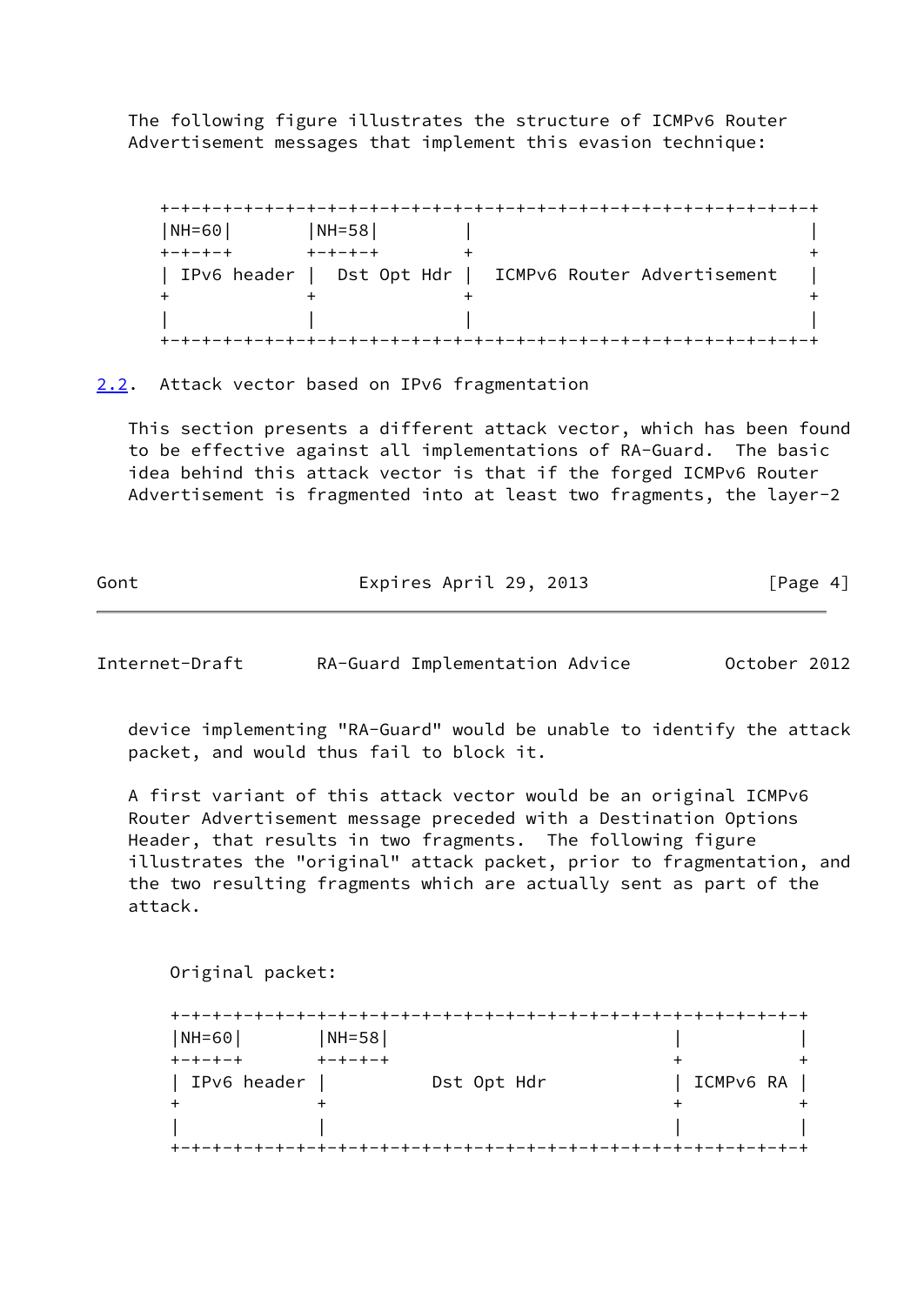First fragment:

|                  | -+-+-+-+-+             | -+-+-+-+-+-+-+-+-+-+-+                           |  |
|------------------|------------------------|--------------------------------------------------|--|
| NH=44            | NH=60                  | $ NH=58 $                                        |  |
| $+ - + - + - +$  | <b>+++++++</b>         | キーキーキーキ                                          |  |
|                  | IPv6 Header   Frag Hdr | Dst Opt Hdr                                      |  |
| +                |                        |                                                  |  |
|                  |                        |                                                  |  |
|                  |                        |                                                  |  |
| Second fragment: |                        |                                                  |  |
|                  |                        |                                                  |  |
| NH=44            | NH=60                  |                                                  |  |
| $+ - + - + - +$  | $+ - + - + - +$        | $\pm$                                            |  |
|                  |                        | IPv6 header   Frag Hdr   Dst Opt Hdr   ICMPv6 RA |  |
|                  |                        |                                                  |  |
|                  |                        |                                                  |  |

 It should be noted that the "Hdr Ext Len" field of the Destination Options Header is present in the first fragment (rather than the second). Therefore, it is impossible for a device processing only the second fragment to locate the ICMPv6 header contained in that fragment, since it is unknown how many bytes should be "skipped" to get to the next header following the Destination Options Header.

Gont Expires April 29, 2013 [Page 5]

Internet-Draft RA-Guard Implementation Advice October 2012

 Thus, by leveraging the use of the Fragment Header together with the use of the Destination Options header, the attacker is able to conceal the type and contents of the ICMPv6 message he is sending (an ICMPv6 Router Advertisement in this example). Unless the layer-2 device were to implement IPv6 fragment reassembly, it would be impossible for the device to identify the ICMPv6 type of the message.

 A layer-2 device could, however, at least detect that that an ICMPv6 message (or some type) is being sent, since the "Next Header" field of the Destination Options header contained in the first fragment is set to "58" (ICMPv6).

 This idea can be taken further, such that it is also impossible for the layer-2 device to detect that the attacker is sending an ICMPv6 message in the first place. This can be achieved with an original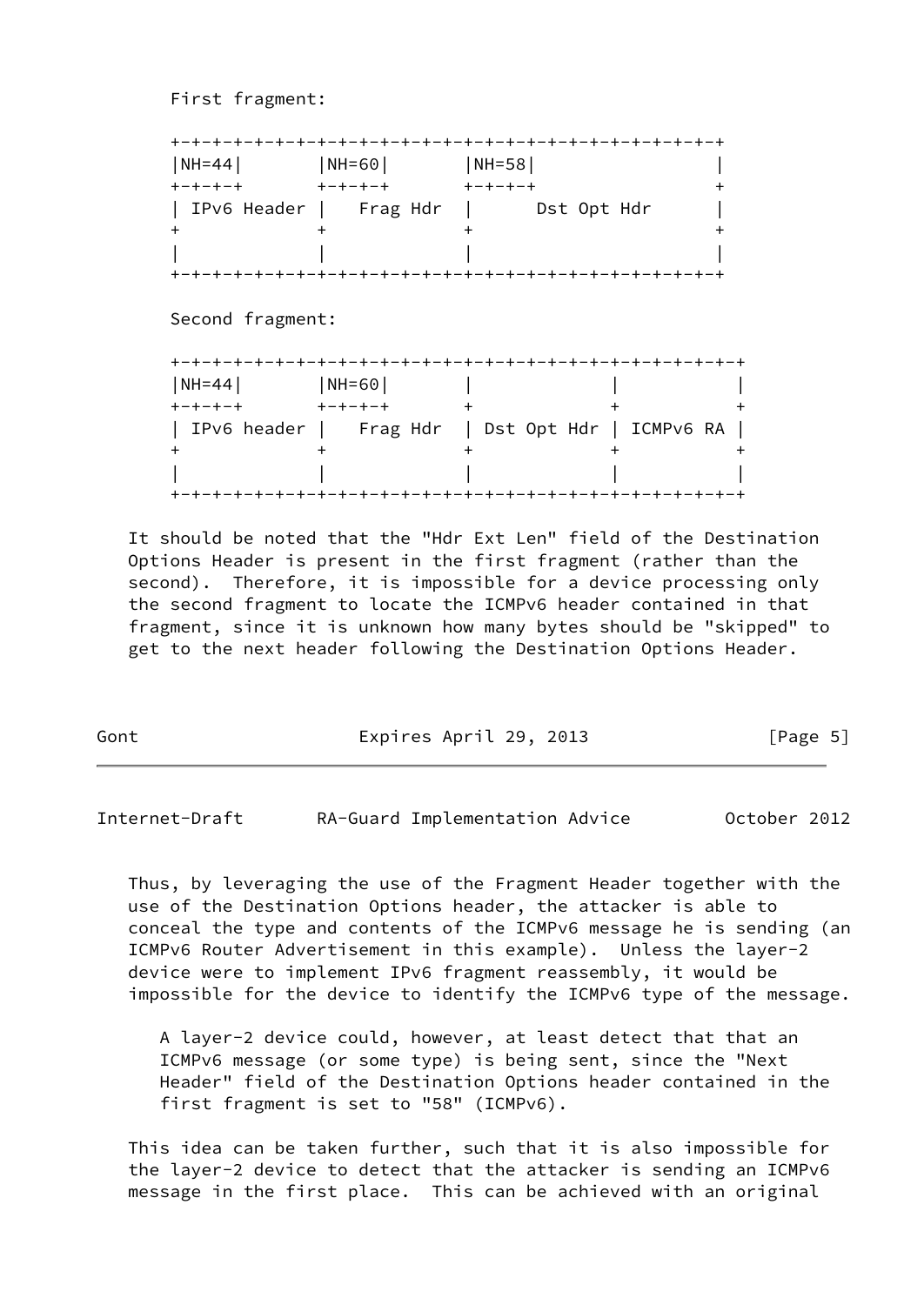ICMPv6 Router Advertisement message preceded with two Destination Options Headers, that results in two fragments. The following figure illustrates the "original" attack packet, prior to fragmentation, and the two resulting packets which are actually sent as part of the attack.

Gont Expires April 29, 2013 [Page 6]

Internet-Draft RA-Guard Implementation Advice October 2012

Original packet:

| $ NH = 60 $     | $ NH = 60 $                                         | $ NH=58 $     |  |
|-----------------|-----------------------------------------------------|---------------|--|
| $+ - + - + - +$ | $+ - + - + - +$                                     | $+-+ - + - +$ |  |
|                 | IPv6 header   Dst Opt Hdr   Dst Opt Hdr   ICMPv6 RA |               |  |
|                 |                                                     |               |  |
|                 |                                                     |               |  |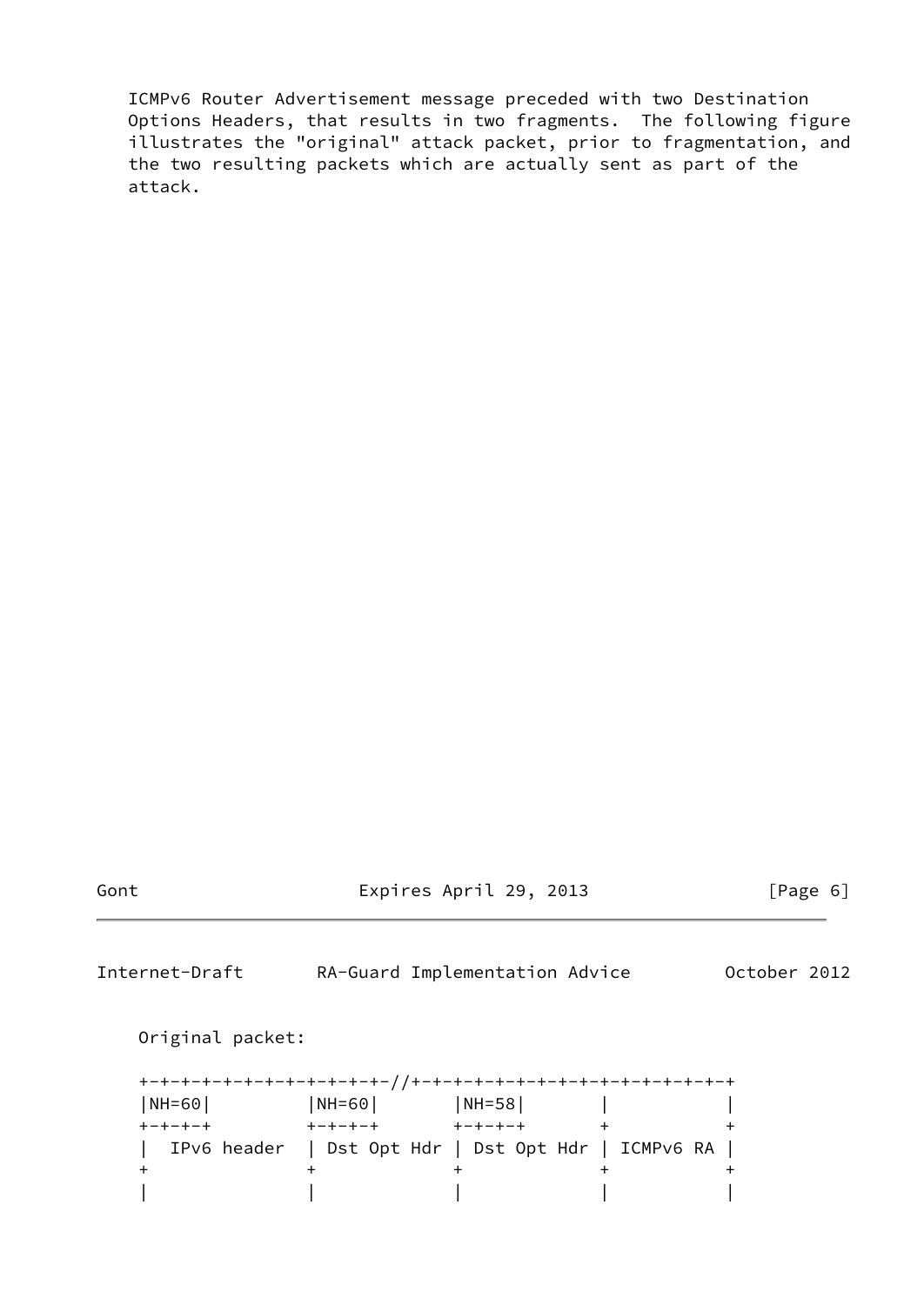+-+-+-+-+-+-+-+-+-+-+-+-//+-+-+-+-+-+-+-+-+-+-+-+-+-+-+-+

First fragment:

| $NH=44$         | $ NH = 60 $     | $ NH = 60 $     |
|-----------------|-----------------|-----------------|
| $+ - + - + - +$ | $+ - + - + - +$ | $+ - + - + - +$ |
| IPv6 header     | Frag Hdr        | Dst Opt Hdr     |
|                 |                 |                 |
|                 |                 |                 |

Second fragment:

| $NH=44$     | $NH = 60$ | $NH = 58$                                      |  |
|-------------|-----------|------------------------------------------------|--|
|             |           |                                                |  |
| IPv6 header |           | Frag Hdr   Dst O Hdr   Dst Opt Hdr   ICMPv6 RA |  |
|             |           |                                                |  |
|             |           |                                                |  |

 In this variant, the "Next Header" field of the Destination Options header contained in the first fragment is set "60" (Destination Options header), and thus it is impossible for a device processing only the first fragment to detect that an ICMPv6 message is being sent in the first place.

 The second fragment presents the same challenges as the second fragment of the previous variant. That is, it would be impossible for a device processing only the second fragment to locate the second Destination Options header (and hence the ICMPv6 header), since the "Hdr Ext Len" field of the first Destination Options header is present in the first fragment (rather than the second).

Gont **Expires April 29, 2013** [Page 7]

<span id="page-7-1"></span>Internet-Draft RA-Guard Implementation Advice October 2012

<span id="page-7-0"></span>[3](#page-7-0). RA-Guard implementation advice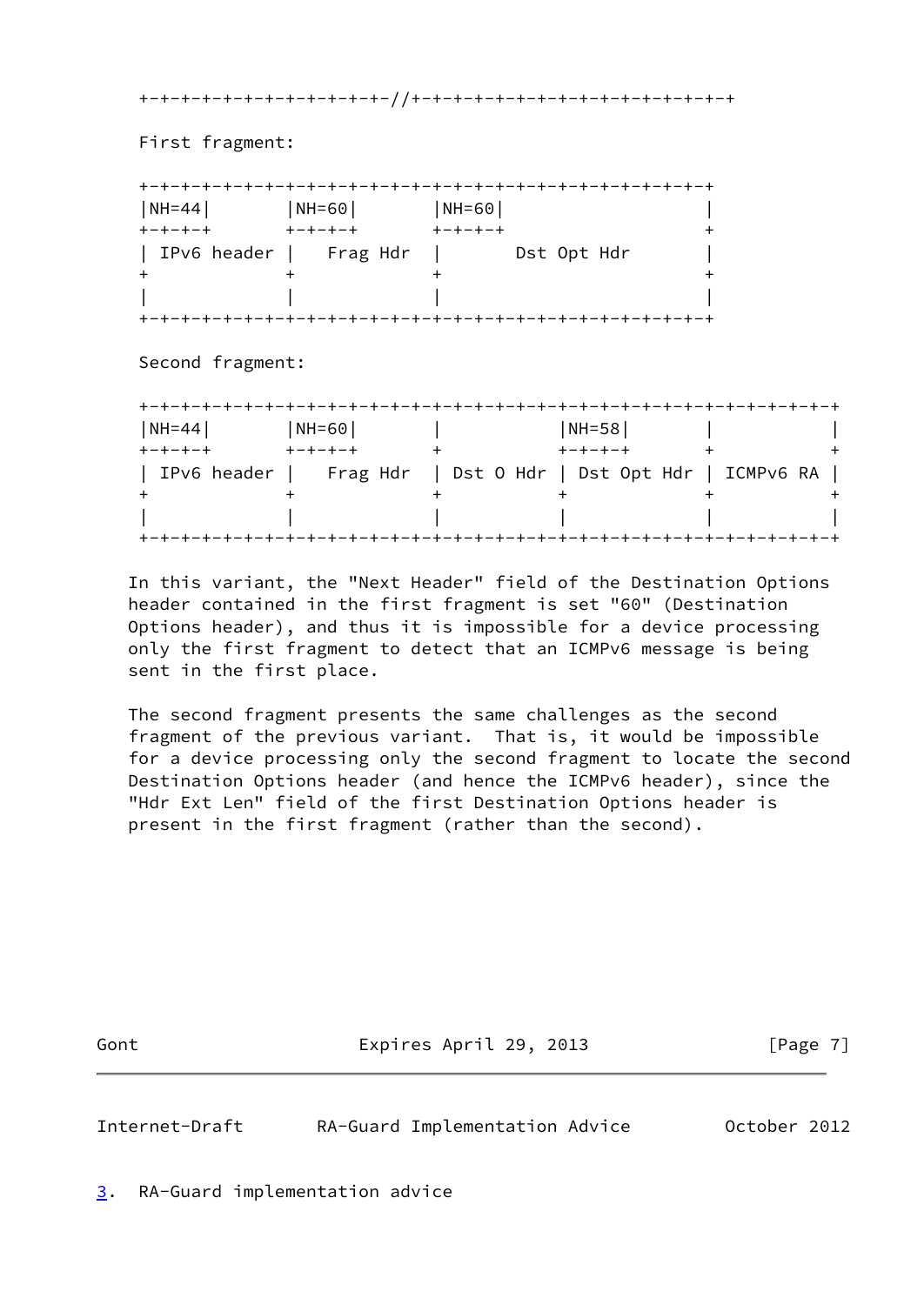The following filtering rules MUST be implemented as part of an "RA- Guard" implementation on those ports that are not allowed to send ICMPv6 Router Advertisement messages, such that the vulnerabilities discussed in this document are eliminated:

 1. If the IPv6 Source Address of the packet is not a link-local address (fe80::/10), RA-Guard MUST pass the packet.

> RATIONALE: Section [6.1.2 of \[RFC4861\]](https://datatracker.ietf.org/doc/pdf/rfc4861#section-6.1.2) requires nodes to discard Router Advertisement messages if their IPv6 Source Address is not a link-local address.

2. If the Hop Limit is not 255, RA-Guard MUST pass the packet.

 RATIONALE: Section [6.1.2 of \[RFC4861\]](https://datatracker.ietf.org/doc/pdf/rfc4861#section-6.1.2) requires nodes to discard Router Advertisement messages if their Hop Limit is not 255.

 3. RA-Guard MUST parse the IPv6 entire header chain present in the packet, to identify whether the packet is a Router Advertisement message.

> RATIONALE: [[RFC6564](https://datatracker.ietf.org/doc/pdf/rfc6564)] specifies a uniform format for IPv6 Extension Header, thus meaning that an IPv6 node can parse an IPv6 header chain even if it contains Extension Headers that are not currently supported by that node. Additionally, [\[I-D.ietf-6man-oversized-header-chain](#page-16-1)] requires that if a packet is fragmented, the first fragment contains the entire IPv6 header chain.

> RA-Guard implementations MUST NOT enforce a limit on the number of bytes they can inspect (starting from the beginning of the IPv6 packet), since this could introduce false positives: legitimate packets could be dropped simply because the RA-Guard device does not parse the entire IPv6 header chain present in the packet. An implementation that has such an implementation-specific limit MUST NOT claim compliance with this specification, and MUST pass the packet when such implementation-specific limit is reached.

 4. When parsing the IPv6 header chain, if the packet is a first fragment (i.e., a packet containing a Fragment Header with the Fragment Offset set to 0) and it fails to contain the entire IPv6 header chain (i.e., all the headers starting from the IPv6 header up to, and including, the upper-layer header), RA-Guard MUST drop the packet, and SHOULD log the packet drop event in an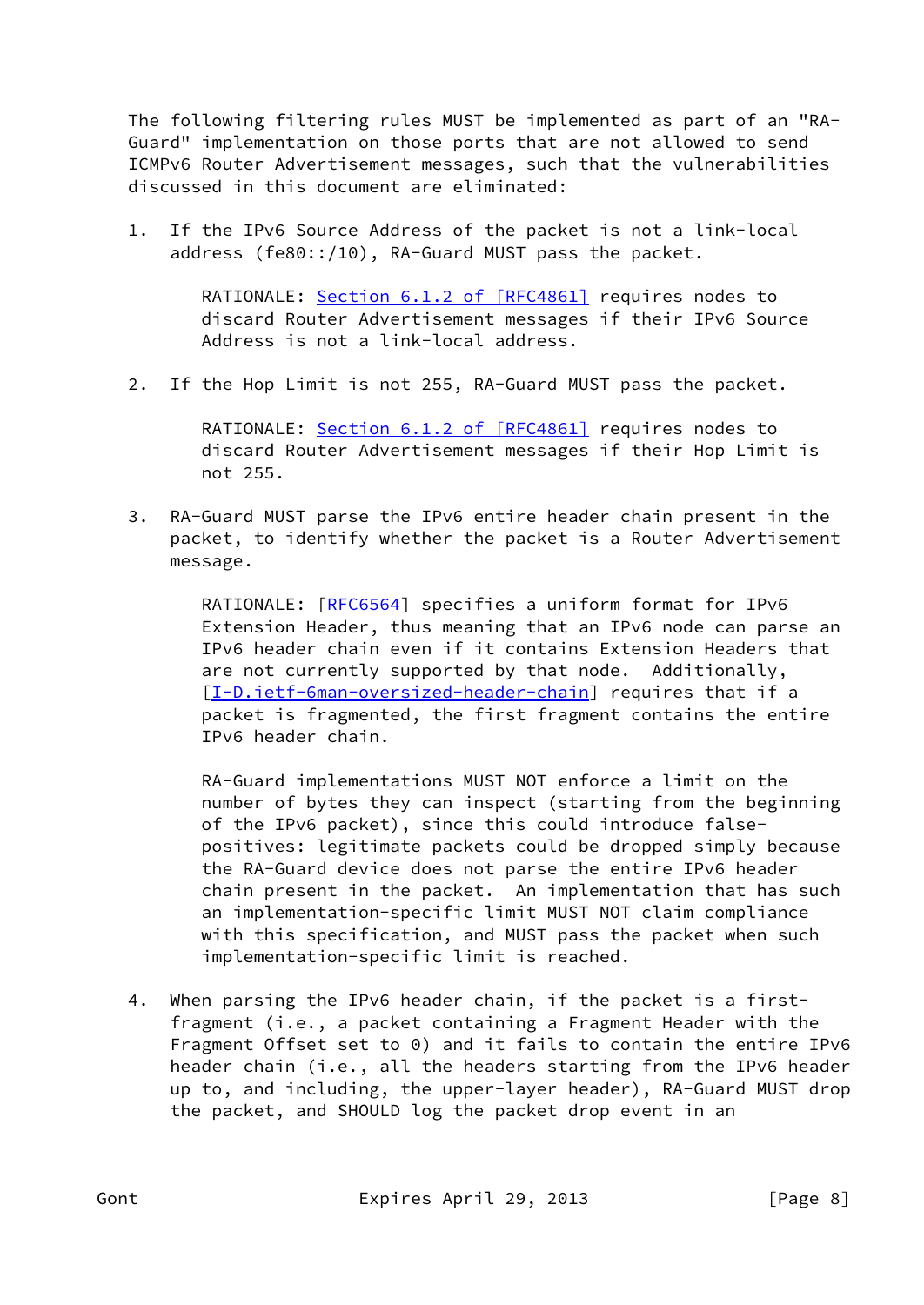implementation-specific manner as a security fault.

 RATIONALE: [[I-D.ietf-6man-oversized-header-chain\]](#page-16-1) specifies that the first-fragment (i.e., the fragment with the Fragment Offset set to 0) MUST contain the entire IPv6 header chain, and allows intermmediate systems such as routers to drop those packets that fail to comply with this requirement.

 NOTE: This rule should only be applied to IPv6 fragments with a Fragment Offset of 0 (non-first fragments can be safely passed, since they will never reassemble into a complete datagram if they are part of a Router Advertisement received on a port where such packets are not allowed).

 5. When parsing the IPv6 header chain, if the packet is identified to be an ICMPv6 Router Advertisement message, RA-Guard MUST drop the packet, and SHOULD log the packet drop event in an implementation-specific manner as a security fault.

> RATIONALE: By definition, Router Advertisement messages MUST originate on-link, MUST have a link-local IPv6 Source Address, and MUST have a Hop Limit value of 255. [\[RFC4861](https://datatracker.ietf.org/doc/pdf/rfc4861)].

6. In all other cases, RA-Guard MUST pass the packet as usual.

 NOTE: For the purpose of enforcing the RA-Guard filtering policy, an ESP header [\[RFC4303](https://datatracker.ietf.org/doc/pdf/rfc4303)] should be considered to be an "upper-layer protocol" (that is, it should be considered the last header in the IPv6 header chain). This means that packets employing ESP would be passed by the RA-Guard device to the intended destination. If the destination host does not have a security association with the sender of the aforementioned IPv6 packet, the packet would be dropped. Otherwise, if the packet is considered valid by the IPsec implementation at the receiving host and encapsulates a Router Advertisement message, it is up to the receiving host what to do with such packet.

 If a packet is dropped due to this filtering policy, then the packet drop event SHOULD be logged in an implementation-specific manner as a security fault. The logging mechanism SHOULD include a drop counter dedicated to RA-Guard packet drops.

 In order to protect current end-node IPv6 implementations, Rule #4 has been defined as a default rule to drop packets that cannot be positively identified as not being Router Advertisement (RA) messages (because the packet is a fragment that fails to include the entire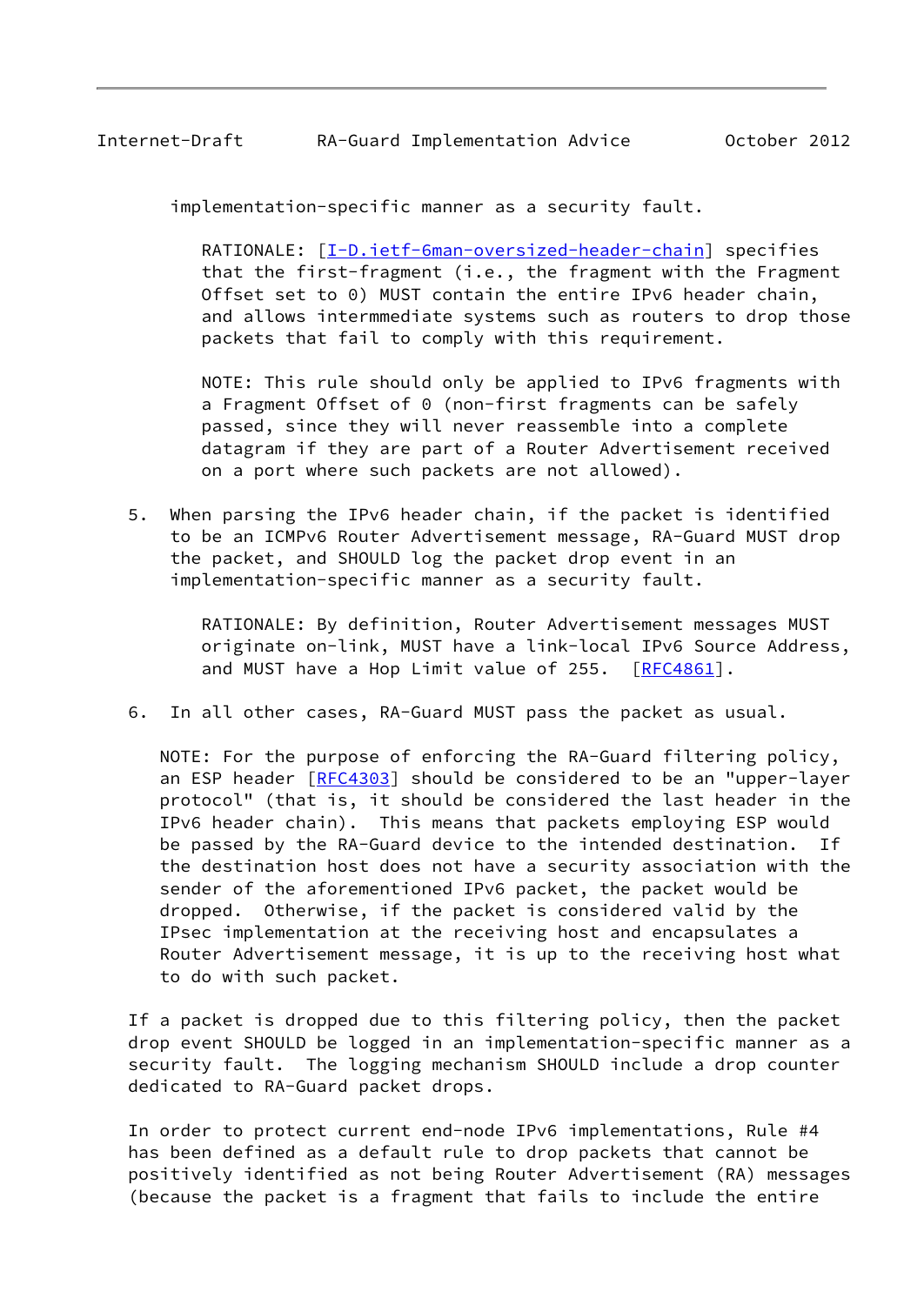IPv6 header chain). This means that, at least in theory, RA-Guard could result in false-positive blocking of some legitimate non-RA

Gont Expires April 29, 2013 [Page 9]

Internet-Draft RA-Guard Implementation Advice October 2012

 packets that could not be positively identified as being non-RA. In order to reduce the likelihood of false positives, Rule #1 and Rule #2 require that packets that would not pass the required validation checks for RA messages (Section  $6.1.2$  of  $[REC4861]$ ) be passed without further inspection. In any case, as noted in [\[I-D.ietf-6man-oversized-header-chain](#page-16-1)], IPv6 packets that fail to include the entire IPv6 header chain are virtually impossible to police with state-less filters and firewalls, and hence are unlikely to survive in real networks. [[I-D.ietf-6man-oversized-header-chain\]](#page-16-1) requires that hosts employing fragmentation include the entire IPv6 header chain in the first fragment (the fragment with the Fragment Offset set to 0), thus eliminating the aforementioned false positives.

 This filtering policy assumes that host implementations require that the IPv6 Source Address of ICMPv6 Router Advertisement messages be a link-local address, and that they discard the packet if this check fails, as required by the current IETF specifications [[RFC4861](https://datatracker.ietf.org/doc/pdf/rfc4861)]. Additionally, it assumes that hosts require the Hop Limit of Neighbor Discovery messages to be 255, and discard those packets otherwise.

 The aforementioned filtering rules implicitly handle the case of fragmented packets: if the RA-Guard device fails to identify the upper-layer protocol as a result of the use of fragmentation, the corresponding packets would be dropped.

 Finally, we note that IPv6 implementations that allow overlapping fragments (i.e. that do not comply with  $[REC5722]$ ) might still be subject of RA-based attacks. However, a recent assessment of IPv6 implementations [\[SI6-FRAG](#page-17-4)] with respect to their fragment reassembly policy seems to indicate that most current implementations comply with [\[RFC5722](https://datatracker.ietf.org/doc/pdf/rfc5722)].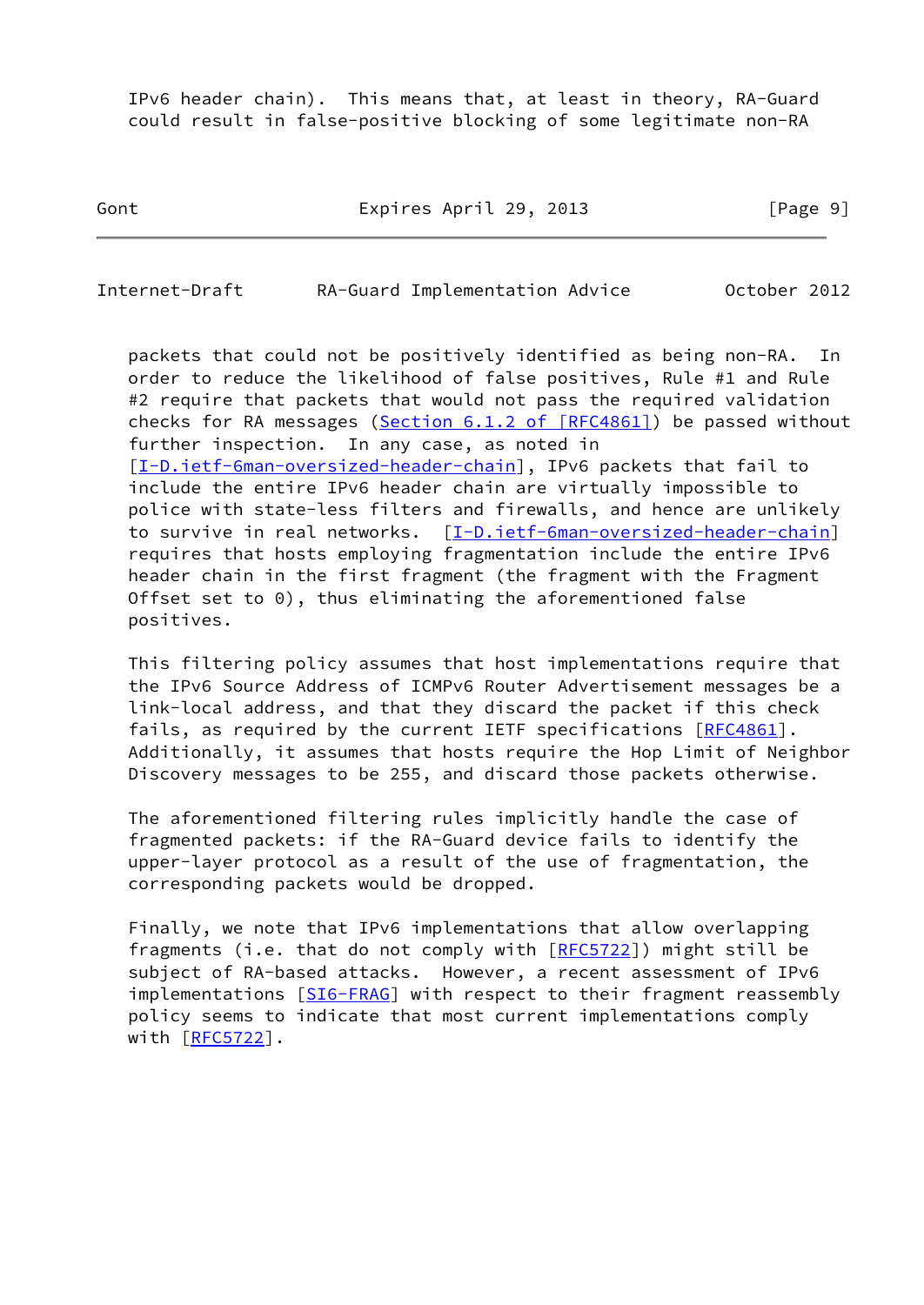Gont **Expires April 29, 2013** [Page 10]

<span id="page-11-1"></span>Internet-Draft RA-Guard Implementation Advice October 2012

<span id="page-11-0"></span>[4](#page-11-0). Other Implications

 A similar concept to that of "RA-Guard" has been implemented for protecting against forged DHCPv6 messages. Such protection can be circumvented with the same techniques discussed in this document, and the counter-measures for such evasion attack are analogous to those described in [Section 3](#page-7-0) of this document.

<span id="page-11-2"></span> [DHCPv6-Shield] specifies a mechanism to protect against rogue DHCPv6 servers, while taking into consideration the evasion techniques discussed in this document.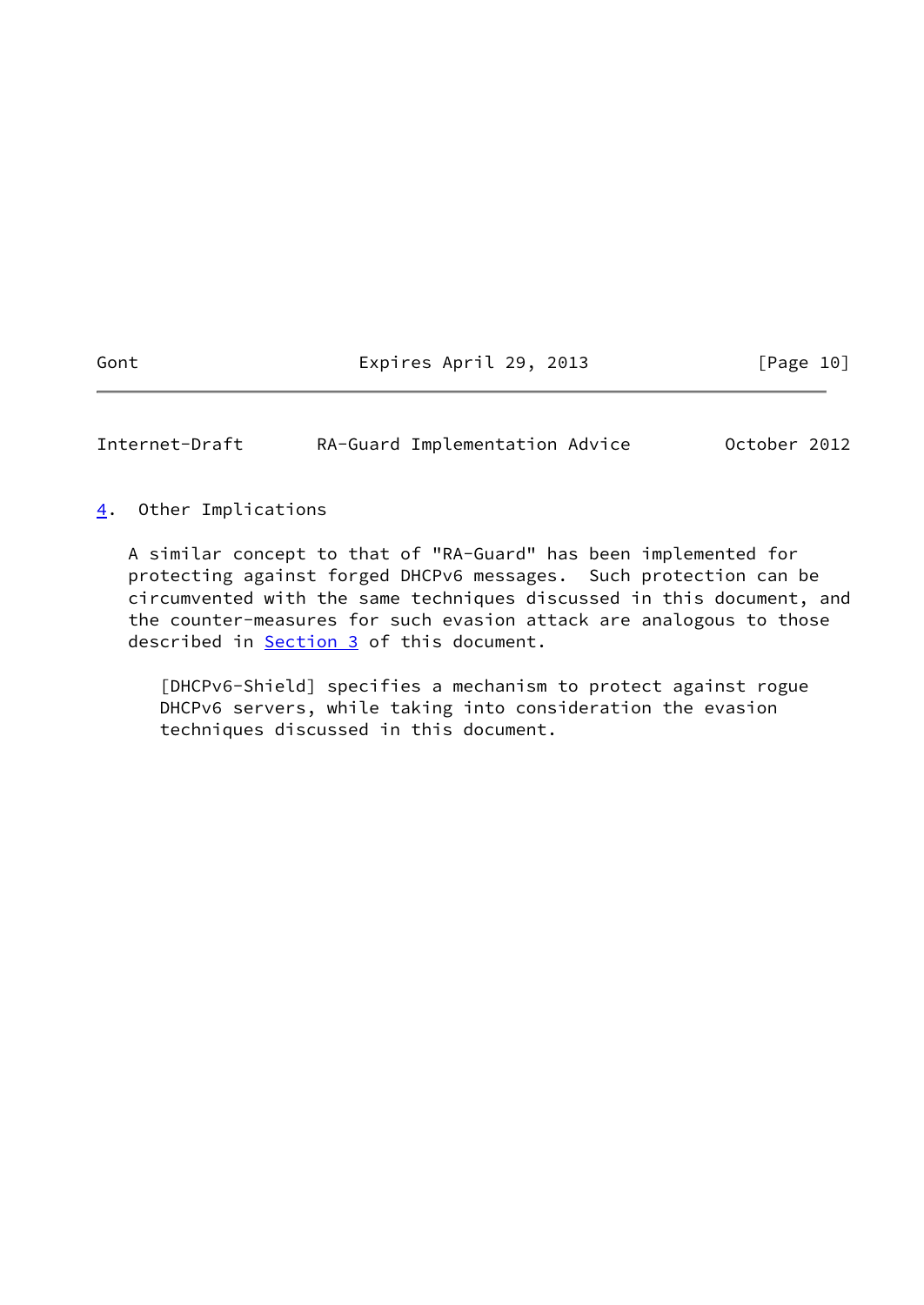Gont **Expires April 29, 2013** [Page 11]

<span id="page-12-1"></span>Internet-Draft RA-Guard Implementation Advice October 2012

<span id="page-12-0"></span>[5](#page-12-0). IANA Considerations

This document has no actions for IANA.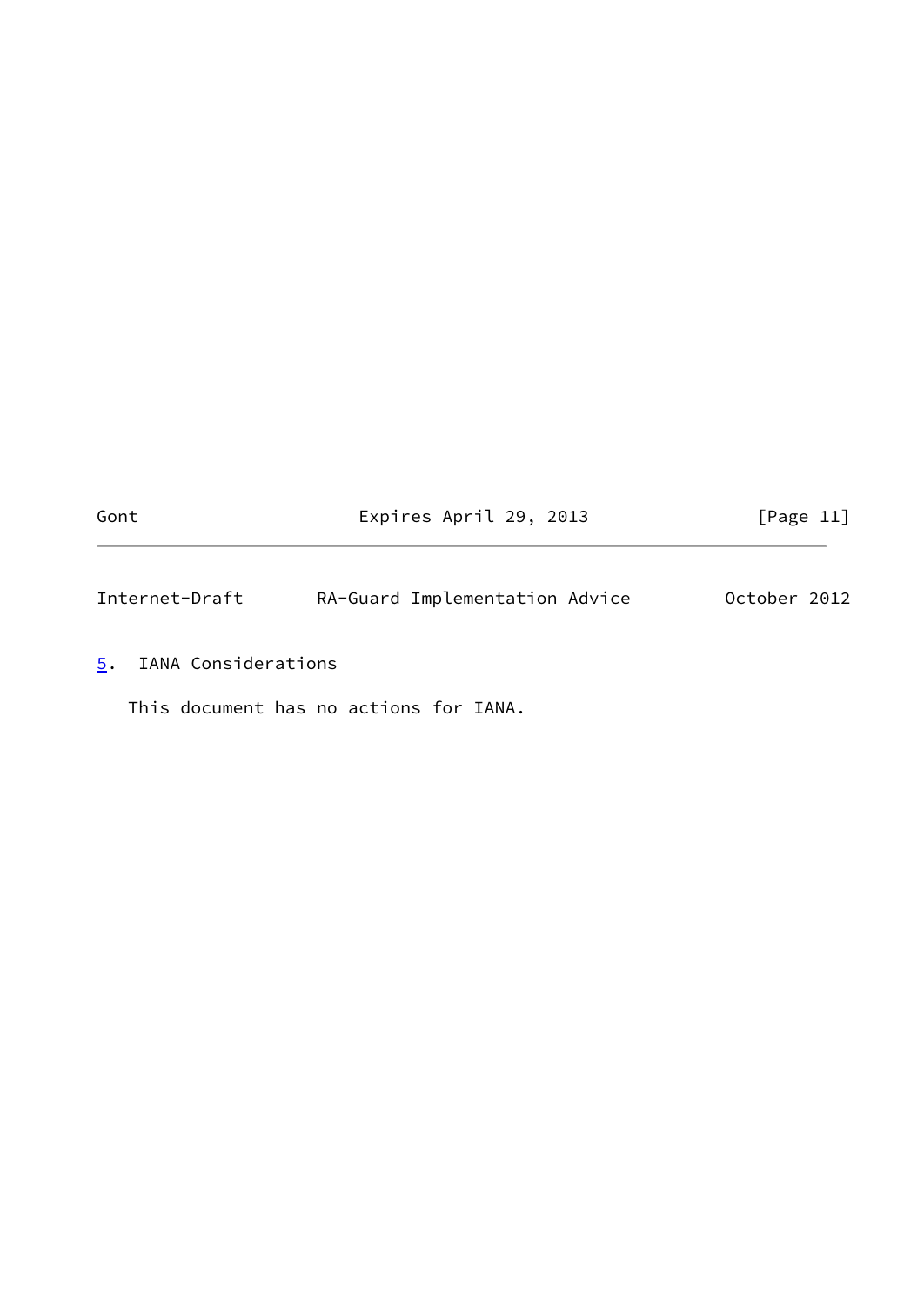Gont **Expires April 29, 2013** [Page 12]

<span id="page-13-1"></span>Internet-Draft RA-Guard Implementation Advice October 2012

# <span id="page-13-0"></span>[6](#page-13-0). Security Considerations

 This document describes a number of techniques that have been found to be effective to circumvent popular RA-Guard implementations, and provides advice to RA-Guard implementations such that those evasion vulnerabilities are eliminated.

As noted in [Section 3,](#page-7-0) IPv6 implementations that allow overlapping fragments (i.e. that do not comply with  $[REC5722]$ ) might still be subject of RA-based attacks. However, most current implementations seem to comply with [\[RFC5722](https://datatracker.ietf.org/doc/pdf/rfc5722)].

We note that if an attacker sends a fragmented Router Advertisement message on a port not allowed to send such packets, the first fragment would be dropped, and the rest of the fragments would be passed. This means that the victim node would tie memory buffers for the aforementioned fragments, which would never reassemble into a complete datagram. If a large number of such packets were sent by an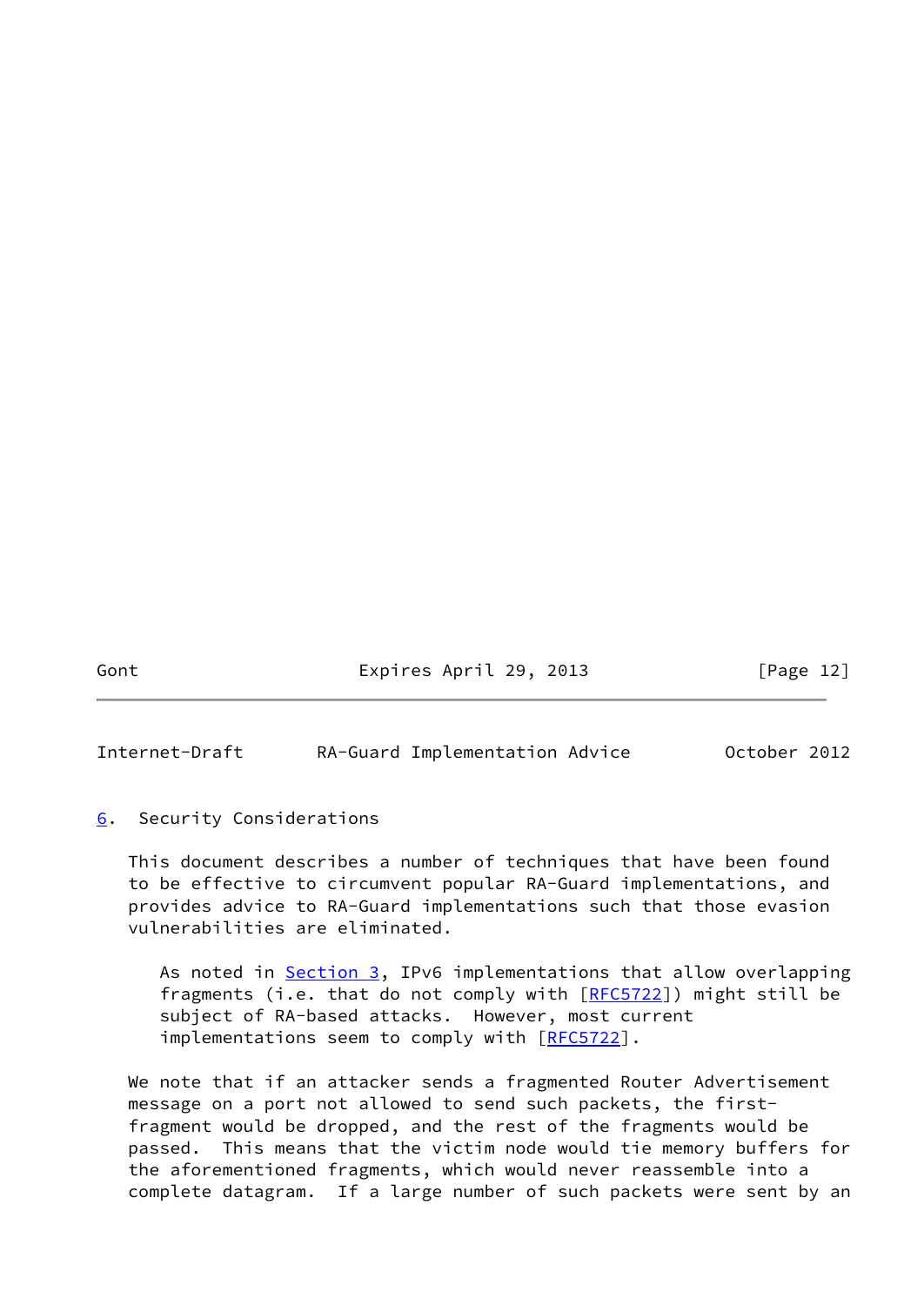attacker, and the victim node failed to implement proper resource management for the fragment reassembly buffer, this could lead to a Denial of Service (DoS). However, this does not really introduce a new attack vector, since an attacker could always perform the same attack by sending forged fragmented datagram in which at least one of the fragments is missing. [[CPNI-IPv6\]](#page-17-0) discusses some resource management strategies that could be implemented for the fragment reassembly buffer.

We note that most effective and efficient mitigation for these attacks would be to prohibit the use of IPv6 fragmentation with Router Advertisement messages (as proposed by [\[I-D.ietf-6man-nd-extension-headers\]](#page-16-2)), such that the RA-Guard functionality is easier to implement. However, since such mitigation would require an update to existing implementations, it cannot be relied upon in the short or near term.

 Finally, we note that RA-Guard only mitigates attack vectors based on ICMPv6 Router advertisement messages. Protection against similar attacks based on other messages (such as DCHPv6) is considered out of the scope of this document, and left for other documents(e.g. [\[DHCPv6-Shield](#page-11-2)]).

Gont Expires April 29, 2013 [Page 13]

<span id="page-14-1"></span>Internet-Draft RA-Guard Implementation Advice October 2012

<span id="page-14-0"></span>[7](#page-14-0). Acknowledgements

 The author would like to thank Ran Atkinson, who provided very detailed comments and suggested text that was incorporated into this document.

 The author would like to thank Ran Atkinson, Karl Auer, Robert Downie, Washam Fan, David Farmer, Marc Heuse, Nick Hilliard, Ray Hunter, Joel Jaeggli, Simon Perreault, Arturo Servin, Gunter van de Velde, James Woodyatt, and Bjoern A. Zeeb, for providing valuable comments on earlier versions of this document.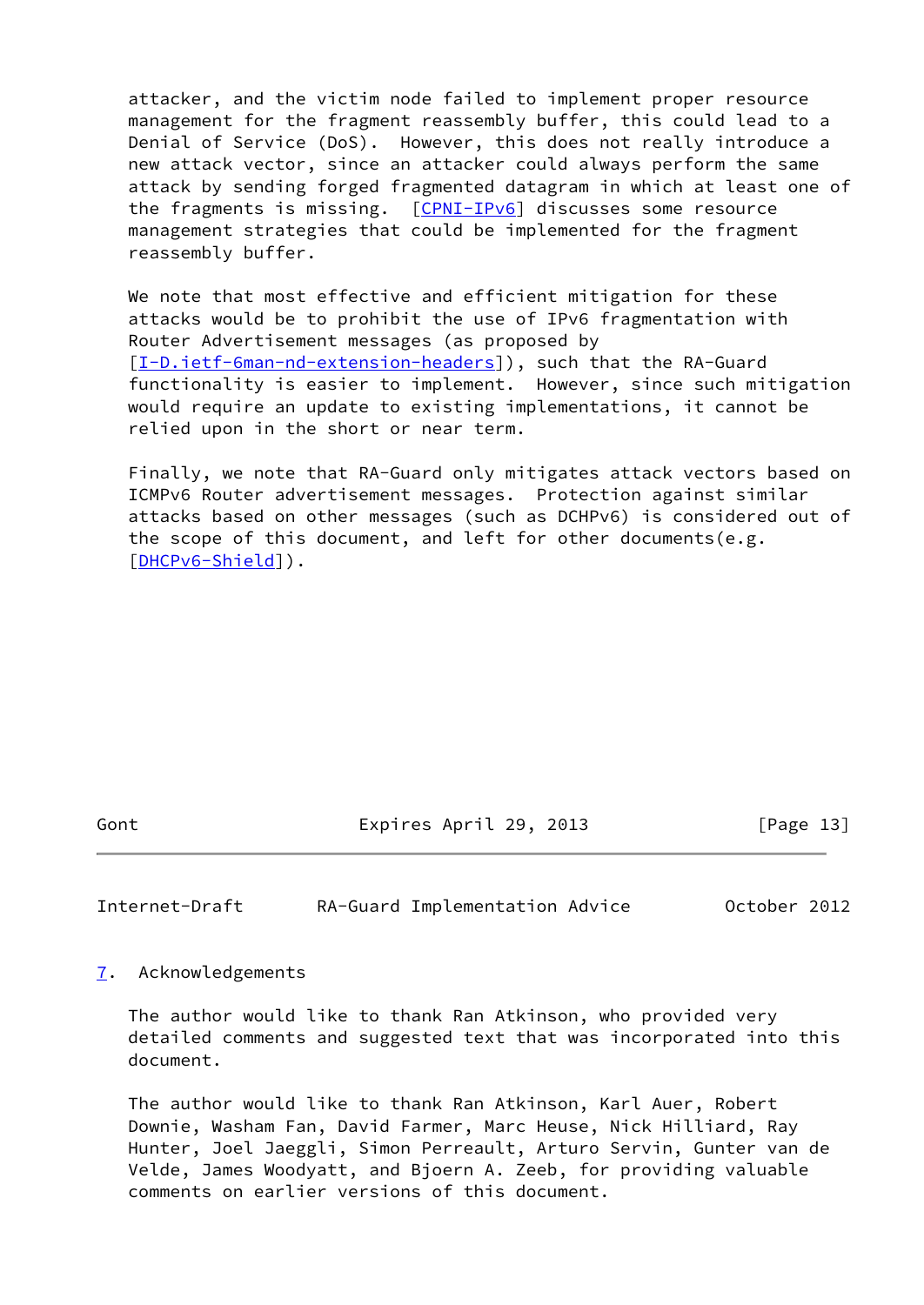The author would like to thank Arturo Servin, who presented this document at IETF 81.

 This document resulted from the project "Security Assessment of the Internet Protocol version 6 (IPv6)" [\[CPNI-IPv6](#page-17-0)], carried out by Fernando Gont on behalf of the UK Centre for the Protection of National Infrastructure (CPNI). The author would like to thank the UK CPNI, for their continued support.

| Gont | Expires April 29, 2013 | [Page 14] |
|------|------------------------|-----------|
|      |                        |           |

<span id="page-15-1"></span>Internet-Draft RA-Guard Implementation Advice October 2012

#### <span id="page-15-0"></span>[8](#page-15-0). References

<span id="page-15-2"></span>[8.1](#page-15-2). Normative References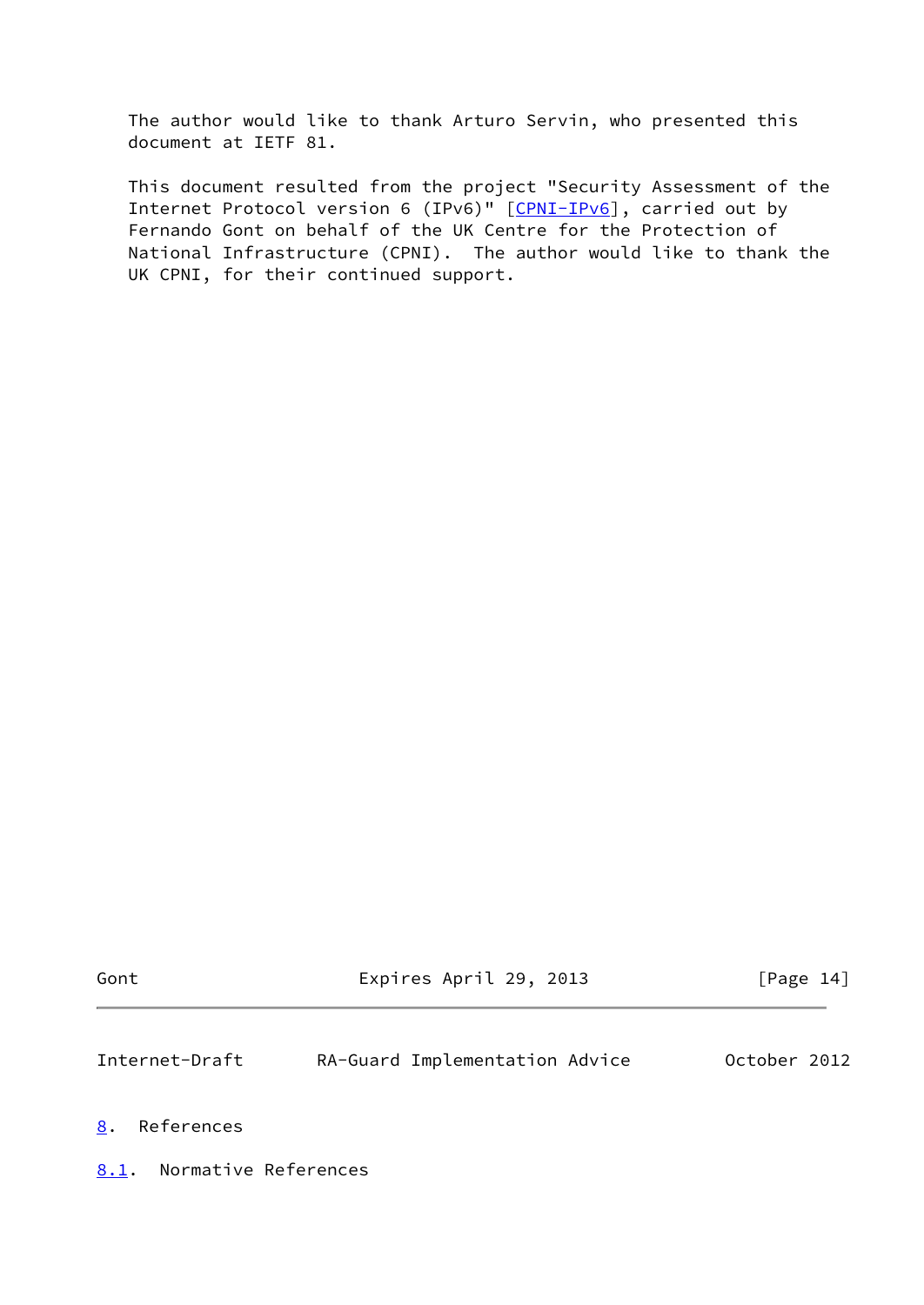- [RFC2119] Bradner, S., "Key words for use in RFCs to Indicate Requirement Levels", [BCP 14](https://datatracker.ietf.org/doc/pdf/bcp14), [RFC 2119](https://datatracker.ietf.org/doc/pdf/rfc2119), March 1997.
- [RFC4303] Kent, S., "IP Encapsulating Security Payload (ESP)", [RFC 4303,](https://datatracker.ietf.org/doc/pdf/rfc4303) December 2005.
- [RFC4861] Narten, T., Nordmark, E., Simpson, W., and H. Soliman, "Neighbor Discovery for IP version 6 (IPv6)", [RFC 4861](https://datatracker.ietf.org/doc/pdf/rfc4861), September 2007.
- [RFC5722] Krishnan, S., "Handling of Overlapping IPv6 Fragments", [RFC 5722,](https://datatracker.ietf.org/doc/pdf/rfc5722) December 2009.
- [RFC6564] Krishnan, S., Woodyatt, J., Kline, E., Hoagland, J., and M. Bhatia, "A Uniform Format for IPv6 Extension Headers", [RFC 6564,](https://datatracker.ietf.org/doc/pdf/rfc6564) April 2012.

<span id="page-16-1"></span> [I-D.ietf-6man-oversized-header-chain] Gont, F. and V. Manral, "Security and Interoperability Implications of Oversized IPv6 Header Chains", [draft-ietf-6man-oversized-header-chain-01](https://datatracker.ietf.org/doc/pdf/draft-ietf-6man-oversized-header-chain-01) (work in progress), July 2012.

<span id="page-16-2"></span> [I-D.ietf-6man-nd-extension-headers] Gont, F., "Security Implications of the Use of IPv6 Extension Headers with IPv6 Neighbor Discovery", [draft-ietf-6man-nd-extension-headers-00](https://datatracker.ietf.org/doc/pdf/draft-ietf-6man-nd-extension-headers-00) (work in progress), June 2012.

- <span id="page-16-0"></span>[8.2](#page-16-0). Informative References
	- [RFC6104] Chown, T. and S. Venaas, "Rogue IPv6 Router Advertisement Problem Statement", [RFC 6104,](https://datatracker.ietf.org/doc/pdf/rfc6104) February 2011.
	- [RFC6105] Levy-Abegnoli, E., Van de Velde, G., Popoviciu, C., and J. Mohacsi, "IPv6 Router Advertisement Guard", [RFC 6105,](https://datatracker.ietf.org/doc/pdf/rfc6105) February 2011.

 [DHCPv6-Shield] Gont, F., "DHCPv6-Shield: Protecting Against Rogue DHCPv6 Servers", IETF Internet Draft, [draft-gont-opsec-dhcpv6-shield](https://datatracker.ietf.org/doc/pdf/draft-gont-opsec-dhcpv6-shield), work in progress, May 2012.

Gont Expires April 29, 2013 [Page 15]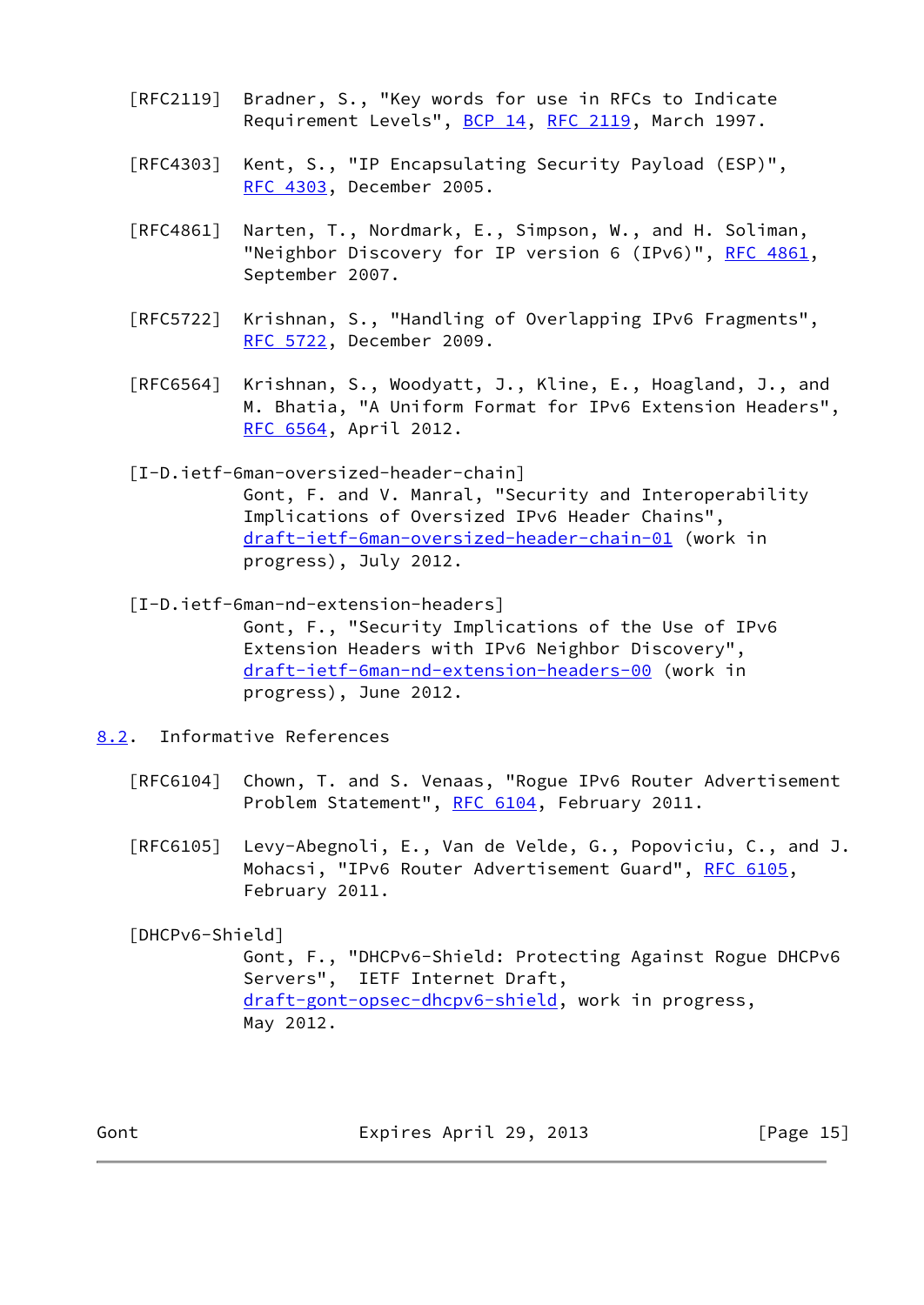## <span id="page-17-0"></span>[CPNI-IPv6]

 Gont, F., "Security Assessment of the Internet Protocol version 6 (IPv6)", UK Centre for the Protection of National Infrastructure, (available on request).

- <span id="page-17-1"></span> [NDPMon] "NDPMon - IPv6 Neighbor Discovery Protocol Monitor", <<http://ndpmon.sourceforge.net/>>.
- <span id="page-17-3"></span>[rafixd] "rafixd", [<http://www.kame.net/dev/cvsweb2.cgi/kame/kame/](http://www.kame.net/dev/cvsweb2.cgi/kame/kame/kame/rafixd/) [kame/rafixd/>](http://www.kame.net/dev/cvsweb2.cgi/kame/kame/kame/rafixd/).
- <span id="page-17-2"></span>[ramond] "ramond", [<http://ramond.sourceforge.net/](http://ramond.sourceforge.net/)>.

#### <span id="page-17-4"></span>[SI6-FRAG]

 SI6 Networks, "IPv6 NIDS evasion and improvements in IPv6 fragmentation/reassembly", 2012, [<http://](http://blog.si6networks.com/2012/02/ipv6-nids-evasion-and-improvements-in.html) [blog.si6networks.com/2012/02/](http://blog.si6networks.com/2012/02/ipv6-nids-evasion-and-improvements-in.html) [ipv6-nids-evasion-and-improvements-in.html>](http://blog.si6networks.com/2012/02/ipv6-nids-evasion-and-improvements-in.html).

#### $[SI6-IPV6]$

 "SI6 Networks' IPv6 toolkit", <[http://www.si6networks.com/tools/ipv6toolkit>](http://www.si6networks.com/tools/ipv6toolkit).

#### [THC-IPV6]

 "The Hacker's Choice IPv6 Attack Toolkit", <[http://www.thc.org/thc-ipv6/>](http://www.thc.org/thc-ipv6/).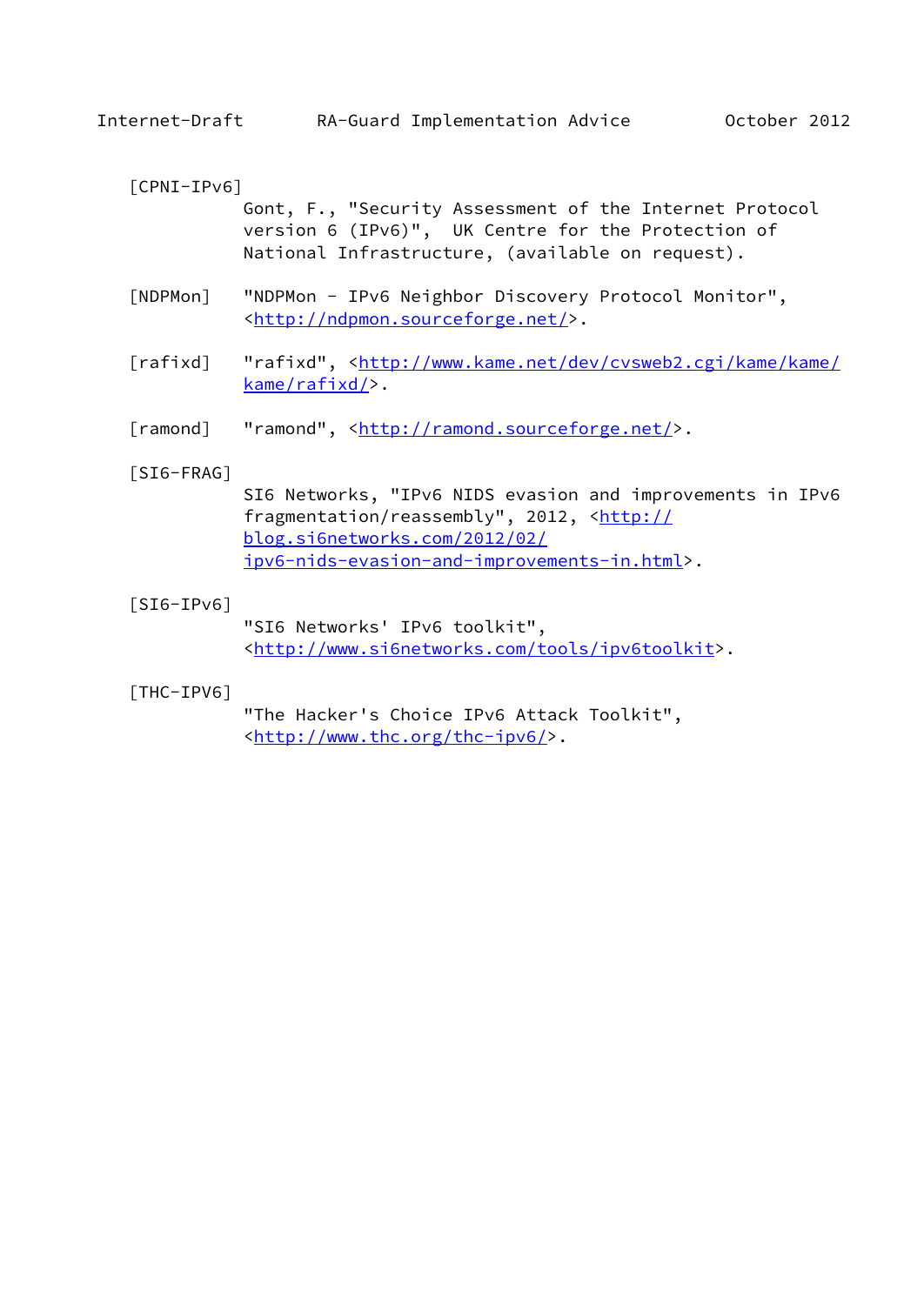<span id="page-18-1"></span>Internet-Draft RA-Guard Implementation Advice October 2012

## <span id="page-18-0"></span>[Appendix A.](#page-18-0) Assessment tools

 [SI6-IPv6] is a publicly-available set of tools (for Linux, \*BSD, and Mac OS) that implements the techniques described in this document.

 [THC-IPV6] is a publicly-available set of tools (for Linux) that implements some of the techniques described in this document.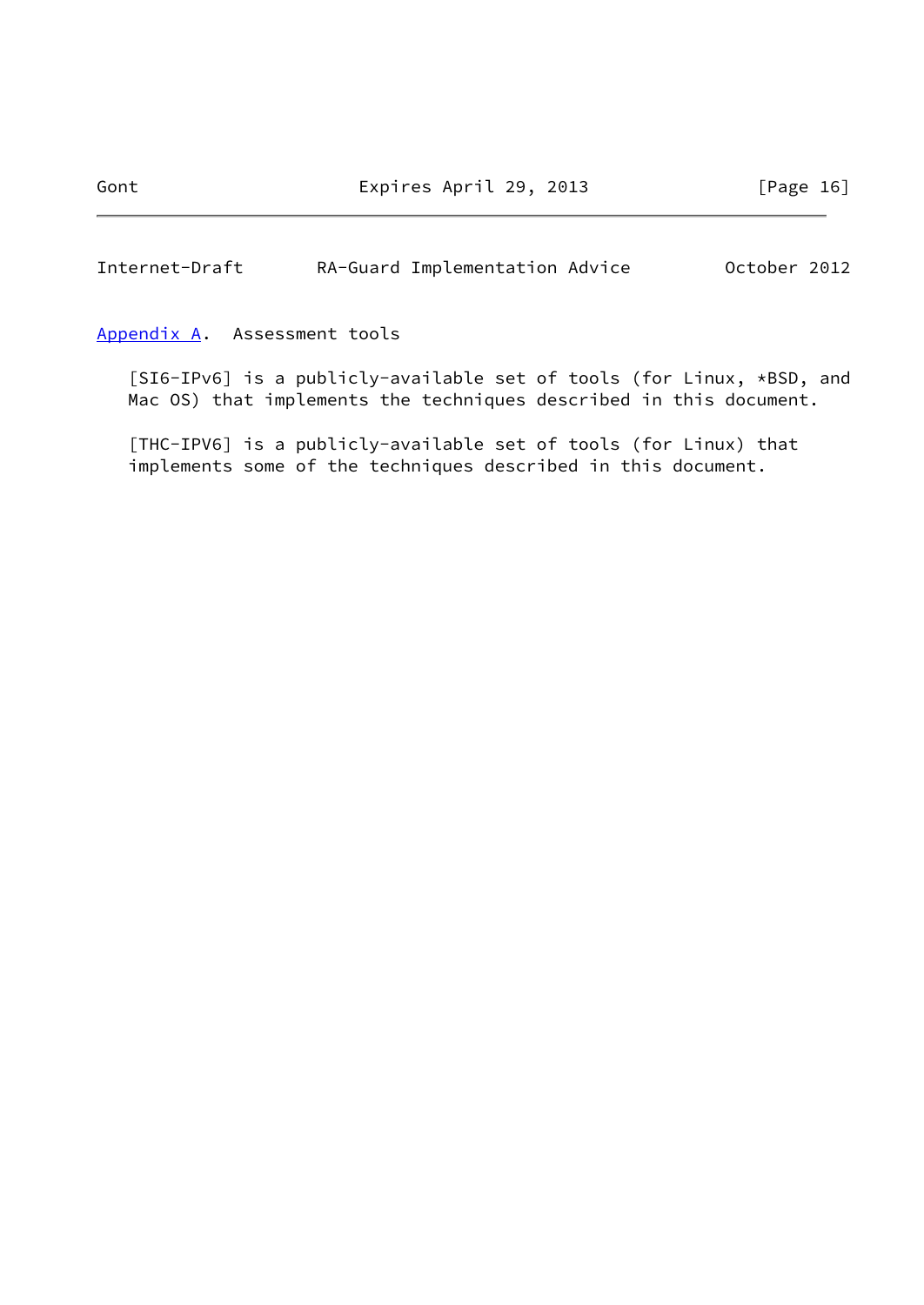Gont **Expires April 29, 2013** [Page 17]

<span id="page-19-1"></span>Internet-Draft RA-Guard Implementation Advice October 2012

<span id="page-19-0"></span>[Appendix B.](#page-19-0) Advice and guidance to vendors

 Vendors are urged to contact CSIRTUK (csirt@cpni.gsi.gov.uk) if they think they may be affected by the issues described in this document. As the lead coordination centre for these issues, CPNI is well placed to give advice and guidance as required.

 CPNI works extensively with government departments and agencies, commercial organisations and the academic community to research vulnerabilities and potential threats to IT systems especially where they may have an impact on Critical National Infrastructure's (CNI).

 Other ways to contact CPNI, plus CPNI's PGP public key, are available at <http://www.cpni.gov.uk>.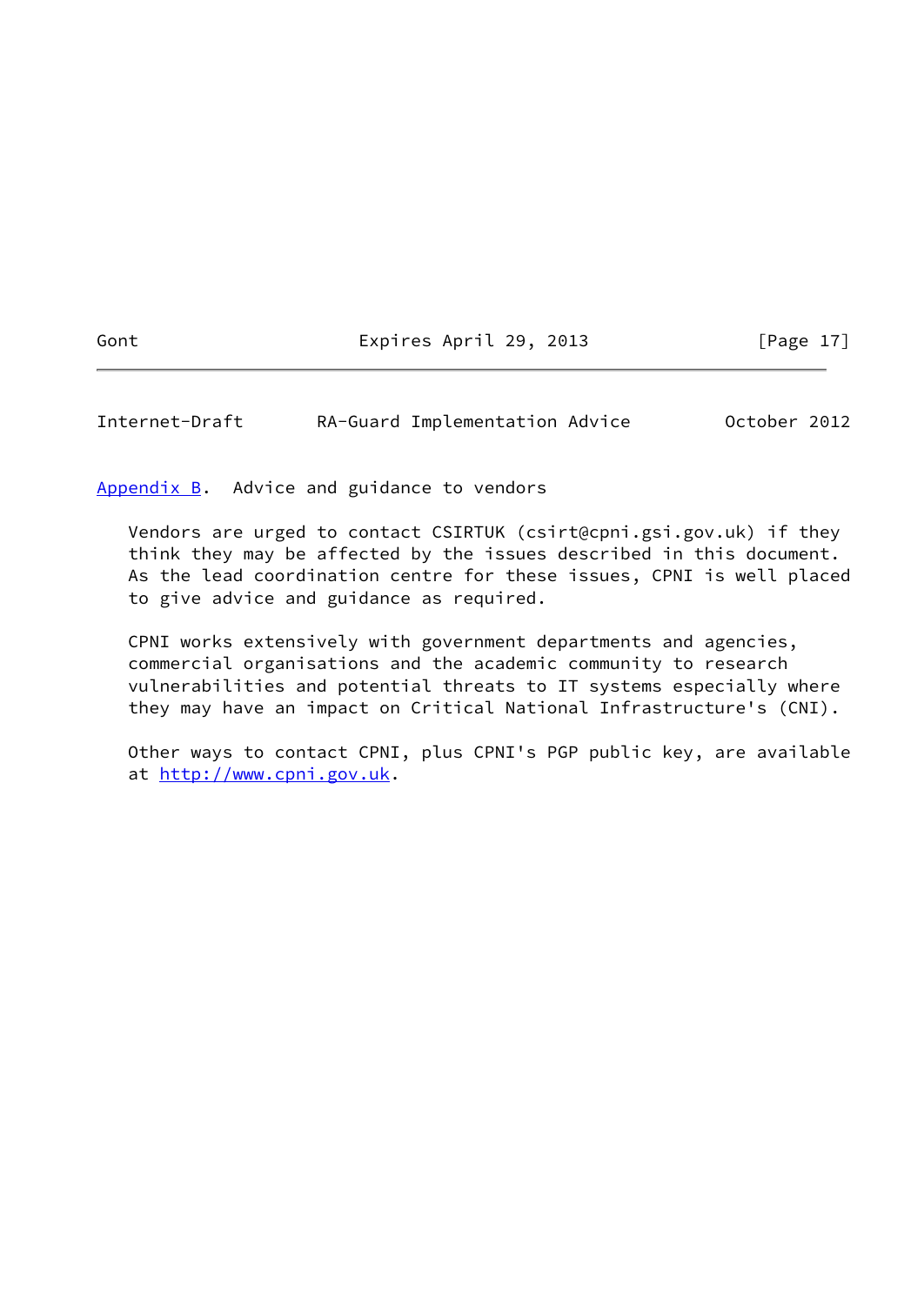<span id="page-20-0"></span>

| Gont                                 | Expires April 29, 2013                               | [Page 18]    |
|--------------------------------------|------------------------------------------------------|--------------|
| Internet-Draft                       | RA-Guard Implementation Advice                       | October 2012 |
| Author's Address                     |                                                      |              |
| Fernando Gont                        | Centre for the Protection of National Infrastructure |              |
| Email: fgont@si6networks.com<br>URI: | http://www.cpni.gov.uk                               |              |